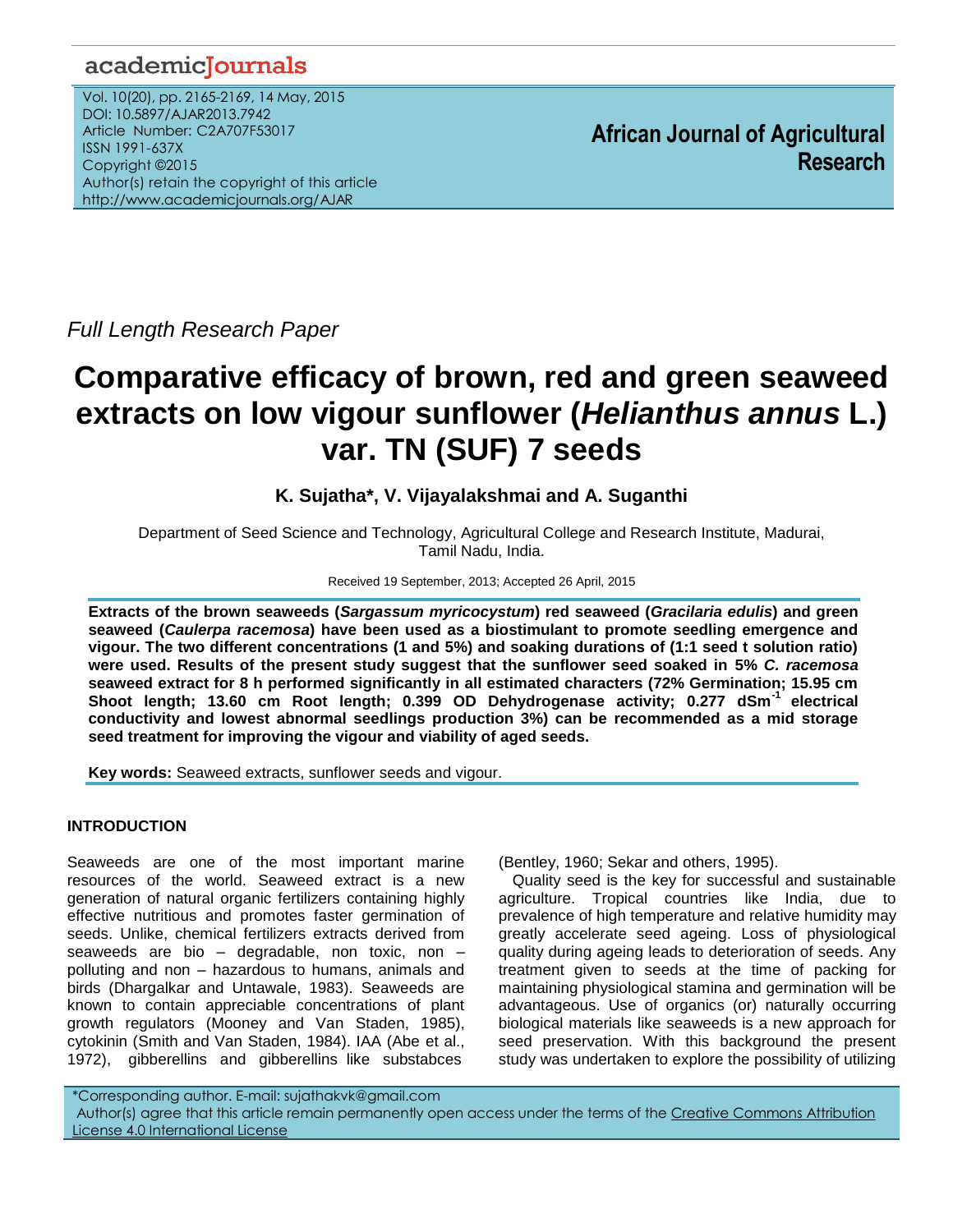seaweed extracts in sunflower seeds.

#### **MATERIALS AND METHODS**

#### **Seed material**

Naturally aged seeds of Sunflower (*Helianthus annus* L.) cv. TN (SUF) 7 with 58% germination were used for this study.

#### **Collection of seaweeds**

The seaweeds *Sargassum myricocystum* (Brown algae); *Gracilaria edulis* (red algae) and *Caulerpa racemosa* (green algae) were collected from Mandapam coast, Tamil Nadu, India were washed with seawater initially to remove macroscopic epiphytes and sand particles, finally with fresh water to remove adhering salt.

#### **Preparation of seaweed extracts**

Seaweeds were shade dried for 4 to 5 days followed by oven drying at 45°C for 24 h and powdered from which 100 g powder was taken and 100 ml of alcohol was added then kept it for overnight with intermittent stirring and extracted through rotary evaporator and extract collected and stored in air tight container. This constitutes 100% extract.

#### **Seed treatment**

Graded seeds of low vigour sunflower treated with *S. myricocystum*, *G. edulis* and *C. racemosa* extracts with different concentrations of 1 and 5% for 8 h with 1:1 ratio (seed to solution) along with water and dry seeds as control.

#### **Experiment**

Treated seeds were subjected to germination test in paper medium in quadruplicate using 100 seeds for each treatment with four sub replicates of 25 seeds (ISTA, 1999) and kept in a germination room maintained at  $25 \pm 1^{\circ}$ C and RH 96  $\pm$  2% with diffused light (Approx. 10 h) during the day. Final count on normal seedlings was recorded on 10<sup>th</sup> day and percentage germination, shoot and root length was computed.

#### **Biochemical analysis**

The electrical conductivity was measured by soaking 50 seeds in 50 ml of deionised water for 24 h (Presley, 1958) and dehydrogenase activity (Kittock and Law, 1968) was assessed using embryos from seeds soaked with water for 12 h.

#### **Statistical analysis**

The experiments were arranged in a factorial completely randomized design (FCRD) with four replicates. An analysis of variance (ANOVA) was made using SAS software. Correlation was assessed by using Microsoft Excel software. Significance of mean difference of the variable means was separated using LSD at  $P =$ 0.05.

#### **RESULTS**

## **Sunflower seed emergence and seedling growth studies**

Sunflower seeds treated with *C. racemosa* 5% aqueous solution of seaweed extract showed significantly higher percent emergence, shoot length and root length over control and water. Higher germination of (72%), shoot length (15.53 cm) and root length (11.60 cm) was observed and it was on par with 5% seaweed extract of *S. myricocystum.* when compared to control seeds (51%, 11.17 cm and 9.9 cm for germination, shoot length and root length). The percent increase over control was 21, 39 and 18 for germination, shoot and root length (cm) (Figure 1 and Plate 1a). This suggested that the positive response of *Caulerpa* extract and its organic fractions were the maximum effect on seed emergence and seedling vigour.

#### **Effect of seaweed extracts on biochemical attributes**

Dehydrogeanse activity in sunflower seeds was significantly higher than that of the untreated control. When compared to control *Caulerpa* 5% extract showed higher dehydrogenase activity (0.399 OD value). These results suggest that the bio–active compounds that induce the dehydrogenase activity in sunflower are organic compounds that can be readily extracted into organic solvents. Generally the electrical conductivity of seed leachate values are related to membrane integrity and physiological quality of seed. In the present study *Caulerpa* 5% treated seeds showed lower electrical conductivity (0.277 d  $Sm^{-1}$ ). EC values differed with the treatments owing to their differential influence of membrane integrity. The lower EC values recorded with these seeds treated with seaweed extract and the beneficial effect of prevention of lipid auto oxidation by antioxidants.

#### **Abnormal seedling percentage**

Abnormal seedling percentage differed significantly due to seaweed extracts. However, these abnormal seedlings percentage increased in control seeds (14) compared to other seaweed extracts *S. myricocystum* (7)*, G. edulis* (8) and *C. racemosa* (5). Significantly lower abnormal seedling percentage (3%) was observed in seeds treated with *C. racemosa* 5% extract (Plate 1b).

## **DISCUSSION**

The beneficial effect of seaweed has attempted in many crops (Venkataraman et al., 1993) in blackgram and green gram;Gandhiappan and Perumal (2001) in sesame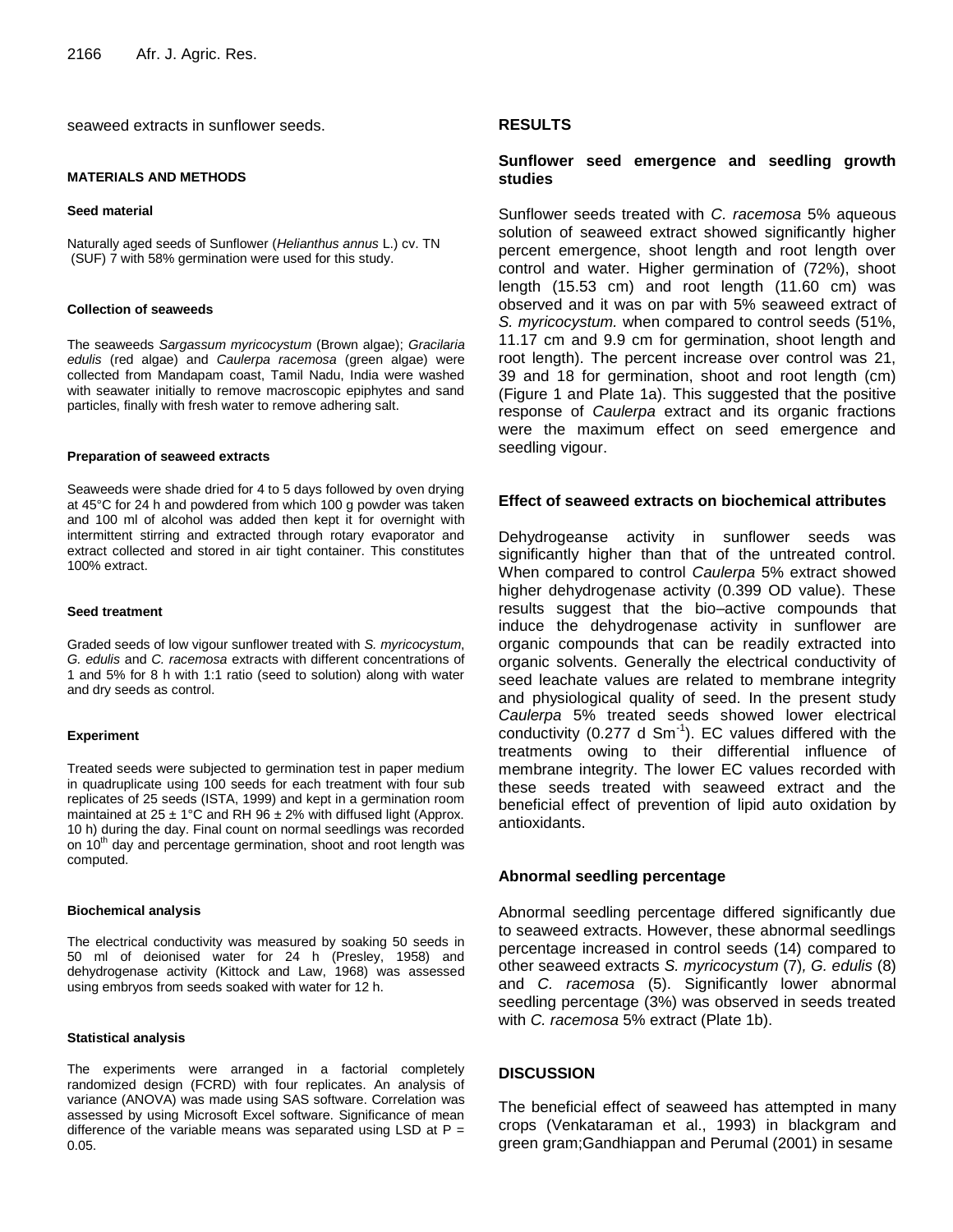

(e) Distribution of Dehydrogenase (OD value)



Figure 1. Effect of seaweed extract on low vigour sunflower seeds.

and Veeragurunathan et al., 2011 in capsicum). Being a cheap and abundant source of nutrients, minerals and natural antioxidants seaweeds will be beneficial in improving seedling emergence and vigour.

In the present study, among the seaweeds *C. racemosa* 5% extract shown to increase the seedling emergence and vigour over control. This enhanced growth effect is thought to be due to various organic compounds present in the seaweed extract. More specifically it is thought to be due to presence of phyto hormones mainly cytokinins in the seaweed extracts (Wrightman and Thimann, 1980; Steveni et al., 1992;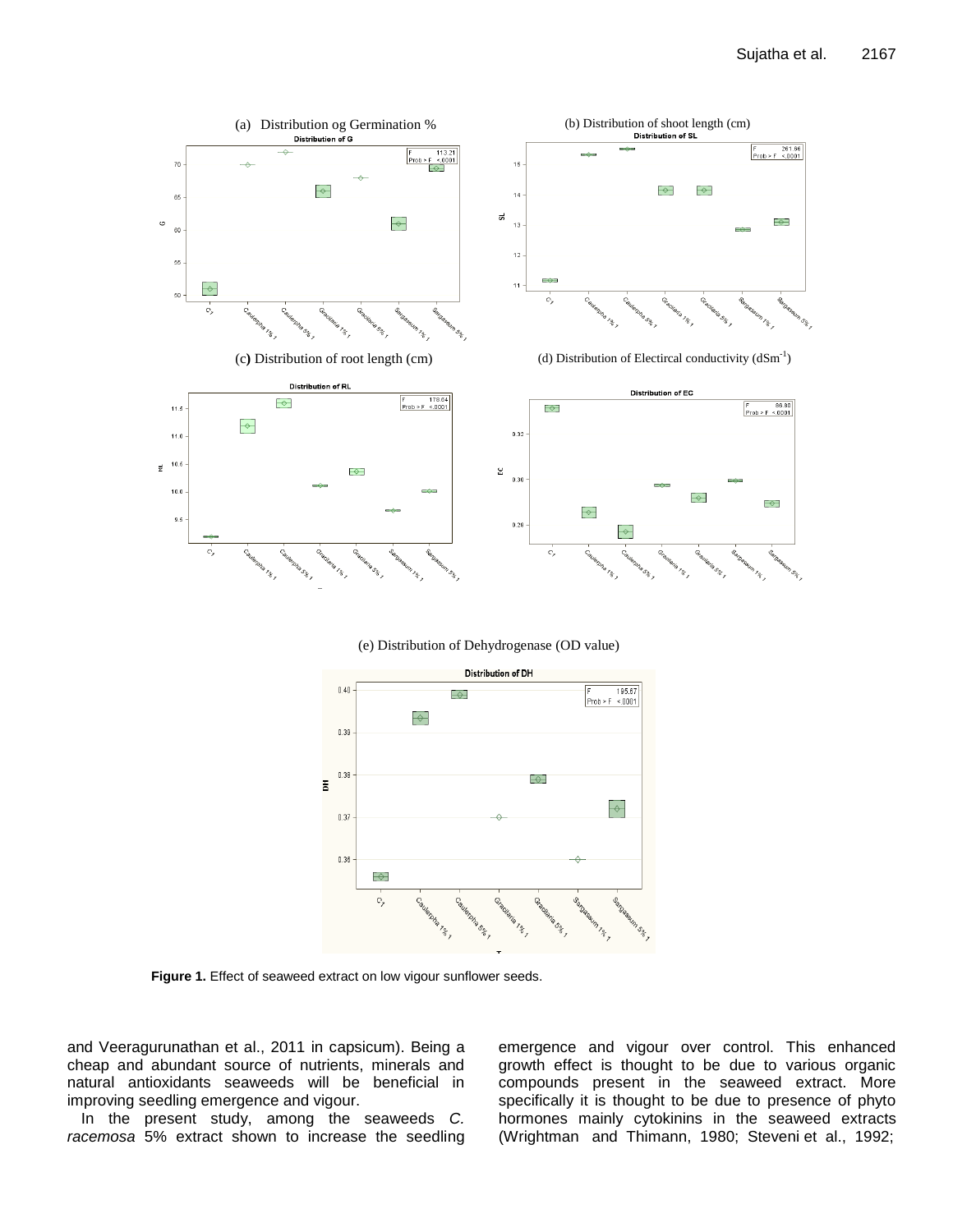

(a) Seed germination and seedling vigour



Earliness in leaf formation



Control Treated seeds

(b) Abnormal seedlings



Control Treated seeds

**Plate 1.** *C. racemosa* (5%) seaweed extract on low vigour sunflower. (a) Seed germination and seedling vigour,(b) Abnormal seedlings.

Rayorath et al., 2008). They had observed that root growth – promoting effects of cytokinin in *Maxicrop triple* and *Ascophyllum nodosum* and these extracts improved root and shoot growth over control seeds. Early seed emergence and increased seedling vigour have a large effect on seedling establishment.

High enzyme activities were observed in seaweed treated seeds compared to water soaking and control and also lower abnormal seedling and EC values. The effect of seaweed extract particularly *Caulerpa* followed by *Gracilaria* and *Sargassum* would have contributed for antioxidant role in quenching of free radicals minimising peroxidant changes. The seaweeds *Caulerpa* have natural sources of vitamins A, C and E (Ratana – arporn and Chiropart,2006; Sivasankari et al., 1999; Matanjun et al., 2009; Sarojini et al., 2011). The promotional impact